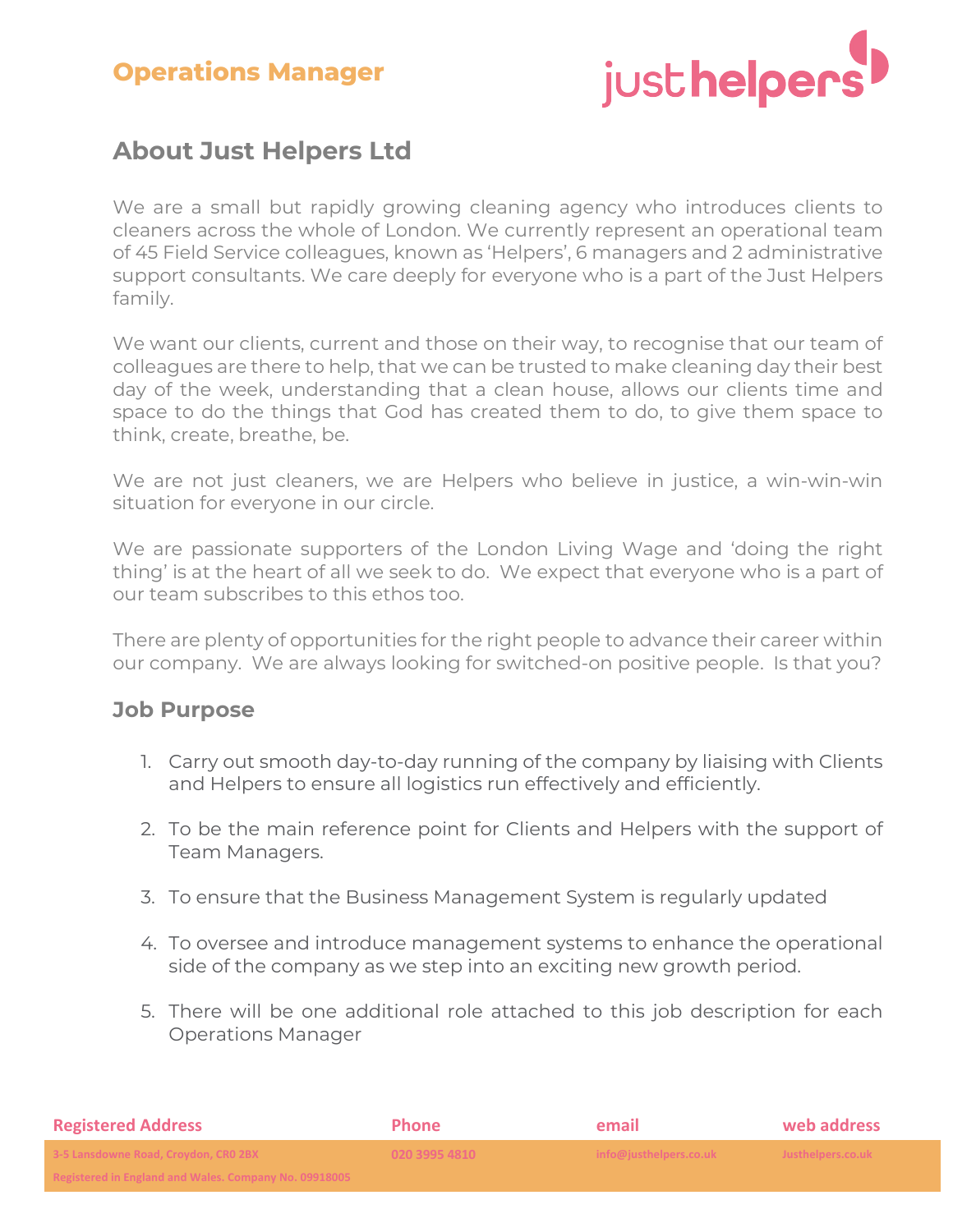# **Operations Manager**

**Salary & Hours** £31,122 pa 45 hours pw

# **Main Duties to include**

#### **Essential**

- Responding to emails and phone calls from colleagues and clients each day and helping to resolve problems, follow-up feedback and ensure Helpers are set up for success
- Assisting Sales Managers and Team managers in matching Helpers with clients and producing the necessary paperwork with the support of an Enquiries assistant, ensuring a turnaround of 4 days
- Ensuring that the CRM/Business Management System is up to date on a daily and weekly basis
- Assisting the Helpers with their scheduling and supporting them in having a balanced workload
- Generate monthly KPIs relating to the operational and client retention side of the business
- Previous professional cleaning experience

#### **Developmental**

- Instrumental in the development of a new business management system
- Be adept at creating and documenting operational procedures

#### **Person Specification Essential**

- Able to work core hours (in a shift work pattern) of 7.00am– 7.00pm Monday to Friday and alternate Saturday mornings
- Outstanding organisational and time management skills including the ability to multitask and prioritise workload with limited guidance
- Experience in managing logistics, scheduling, planning and problem solving
- Proven ability to work and think clearly under pressure, to tight deadlines with a 'can-do' attitude
- Good with numbers
- Knowledge of and ability to set up office management systems and procedures
- Professional and highly personable communicator, verbally and in writing with clients and colleagues

| <b>Registered Address</b>                                                                                                     | <b>Phone</b>  | email                  | web address       |
|-------------------------------------------------------------------------------------------------------------------------------|---------------|------------------------|-------------------|
| 3-5 Lansdowne Road, Croydon, CRO 2BX                                                                                          | 020 3995 4810 | info@justhelpers.co.uk | Justhelpers.co.uk |
| <b>Positioned in England and Wales, Company No. 00018005.</b><br><u>Registered in England and Wales. Company NO. 03316003</u> |               |                        |                   |